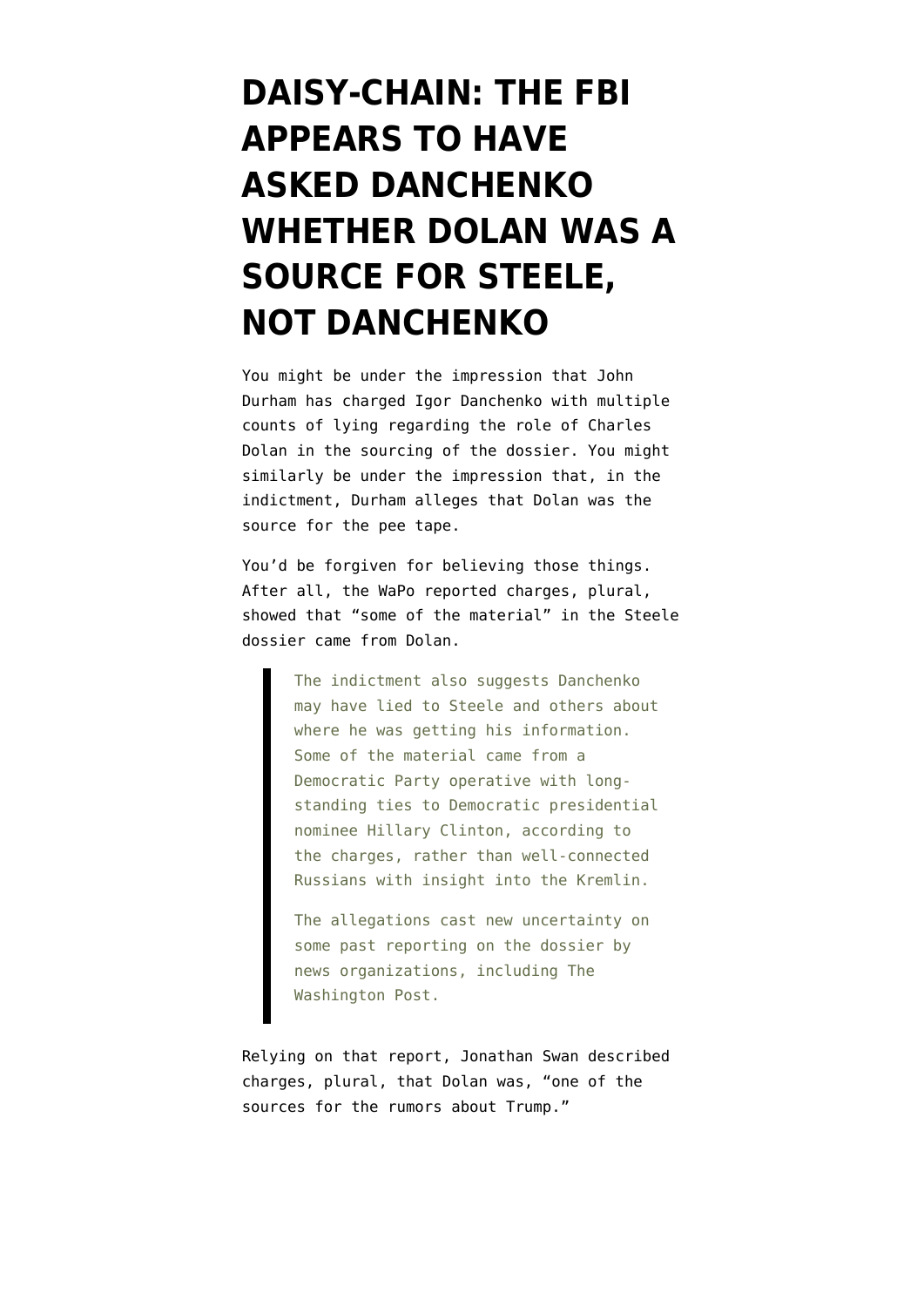

Jonathan Swan @ionathanyswan

The charges are that not only did Clinton/Democrats fund the dossier but a longtime Clinton/Dem operative was one of the sources for the rumors about Trump. Doesn't get much worse. washingtonpost.com/nationalsecur...



Igor Danchenko, source for Steele dossier, arrested as part of Durham probe washingtonpost.com

1:50pm · 5 Nov 2021 · Twitter Web App

And Barry Meier, who [so badly misunderstood](https://www.emptywheel.net/2021/05/23/you-cannot-discuss-disinformation-and-the-steele-dossier-without-discussing-oleg-deripaska/) the import of Oleg Deripaska in his book on private intelligence, also [claimed](https://nymag.com/intelligencer/2021/11/igor-danchenko-and-the-crippling-blow-for-the-steele-dossier.html) there were charges, plural, relating to Dolan and insinuated that Durham had alleged the pee tape came from him.

> In Durham's indictment, however, Danchenko comes across more like the type of paid informant often found in the world of private spying — one who tells their employer what they want to hear.

According to those charges, he supposedly fed Steele some information that did not come from Kremlin-linked sources, as the dossier claims, but was gossip he picked up from an American public-relations executive with Democratic Party ties who did business in Moscow. In 2016, the indictment states, the manager of the Ritz-Carlton in Moscow gave that executive a tour of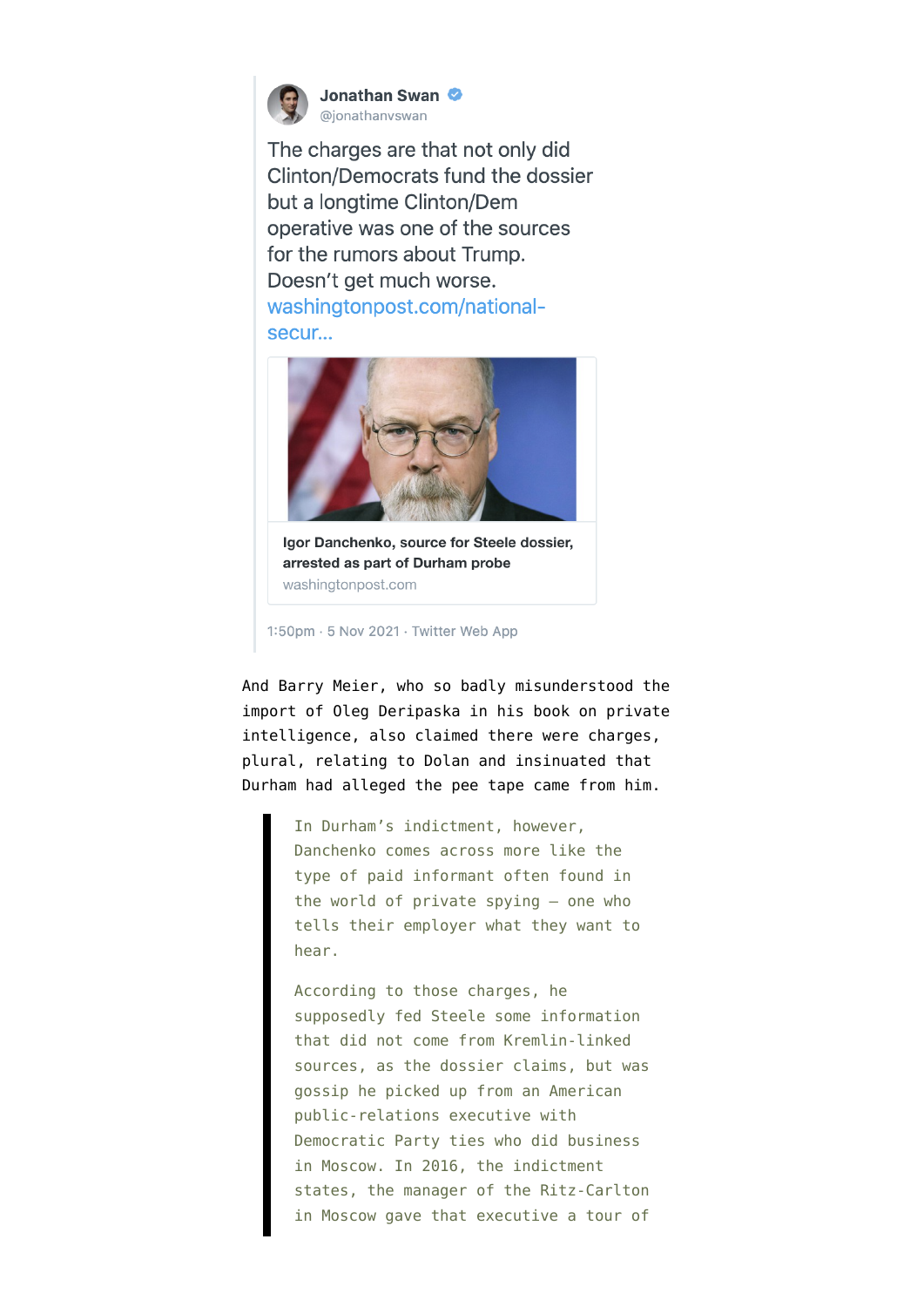the the hotel's presidential suite, and soon afterward, Danchenko took a selfie of himself and the executive at the hotel.

Reporting on Danchenko's arraignment, [WaPo went](https://www.washingtonpost.com/local/legal-issues/steele-dossier-danchenko-pleads-not-guilty/2021/11/10/f1cf661e-41b7-11ec-9ea7-3eb2406a2e24_story.html) [off at more length,](https://www.washingtonpost.com/local/legal-issues/steele-dossier-danchenko-pleads-not-guilty/2021/11/10/f1cf661e-41b7-11ec-9ea7-3eb2406a2e24_story.html) not only failing to distinguish [an uncharged accusation](https://www.emptywheel.net/2021/11/08/yes-and-no-john-durham-claims-an-answer-about-intelligence-collection-covers-all-networking/) as such (one likely source of the belief that Durham charged multiple counts pertaining to Dolan), but stating as fact that Danchenko made up an entire conversation — one Danchenko has consistently attributed to a named Russian source — regarding the pee tape.

> He is also accused of lying about revealing to sources that he was working for Steele.

> Durham says Danchenko made up a conversation he claimed was the source of one of the dossier's most salacious claims, that Trump paid prostitutes at a Moscow hotel room to urinate on a bed in which President Barack Obama had once slept. The dossier also suggested Russian intelligence agencies had secretly recorded that event as potential blackmail material. Trump has denied any such encounter.

> The indictment suggests that story came from Dolan, who in June 2016 toured a suite at a hotel in Moscow that was once occupied by Trump.

There is a single charge related to Dolan in the Danchenko indictment. It claims that Danchenko, "denied to the FBI that he had spoken with [Dolan] about any material contained in the Company Reports."

> On or about June 15, 2017, within the Eastern District of Virginia, IGOR DANCHENKO, the defendant, did willfully and knowingly make a materially false, fictitious, and fraudulent statement or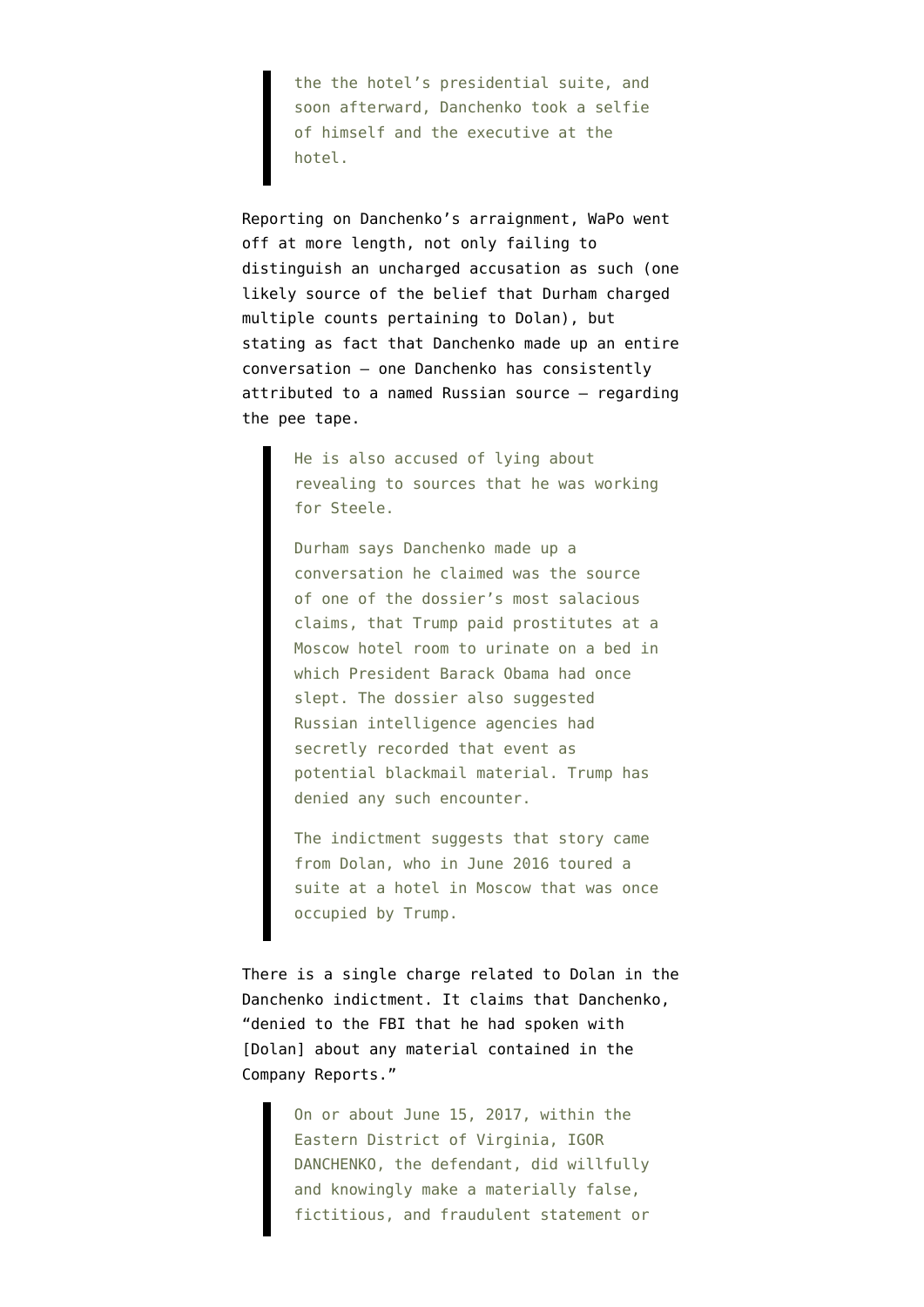representation in a matter before the jurisdiction of the executive branch of the Government of the United States, to wit, on or about June 15, 2017, the defendant denied to agents of the FBI that he had spoken with PR Executive-1 about any material contained in the Company Reports, when in truth and in fact, and as the defendant well knew, PR Executive-1 was the source for an allegation contained in a Company Report dated August 22, 2016 and was otherwise involved in the events and information described in the reports. [my emphasis]

But Durham only claims that Dolan was the *source* for one report in [the dossier](https://www.documentcloud.org/documents/3259984-Trump-Intelligence-Allegations.html#page=21), a claim that Manafort was forced to resign not just because of the revelations of his Ukrainian corruption, but also because Corey Lewandowski had it in for him.

> Close associate of TRUMP explains reasoning behind [Manafort's] recent resignation. Ukraine revelations played part but others wanted [Manafort] out for various reasons, especially [Lewandowski] who remains influential

## [snip]

Speaking separately, also in late August 2016, an American political figure associated with Donald TRUMP and his campaign outlined the reasons behind [Manafort's] recent demise. S/he said it was true that the Ukraine corruption revelations had played a part in this, but also, several senior players close to TRUMP had wanted [Manafort] out, primarily to loosen his control on strategy and policy formulation. Of particular importance in this regard was [Manafort's] predecessor as campaign manager, [Lewandowski], who hated [Manafort] personally and remained close to TRUMP with whom he discussed the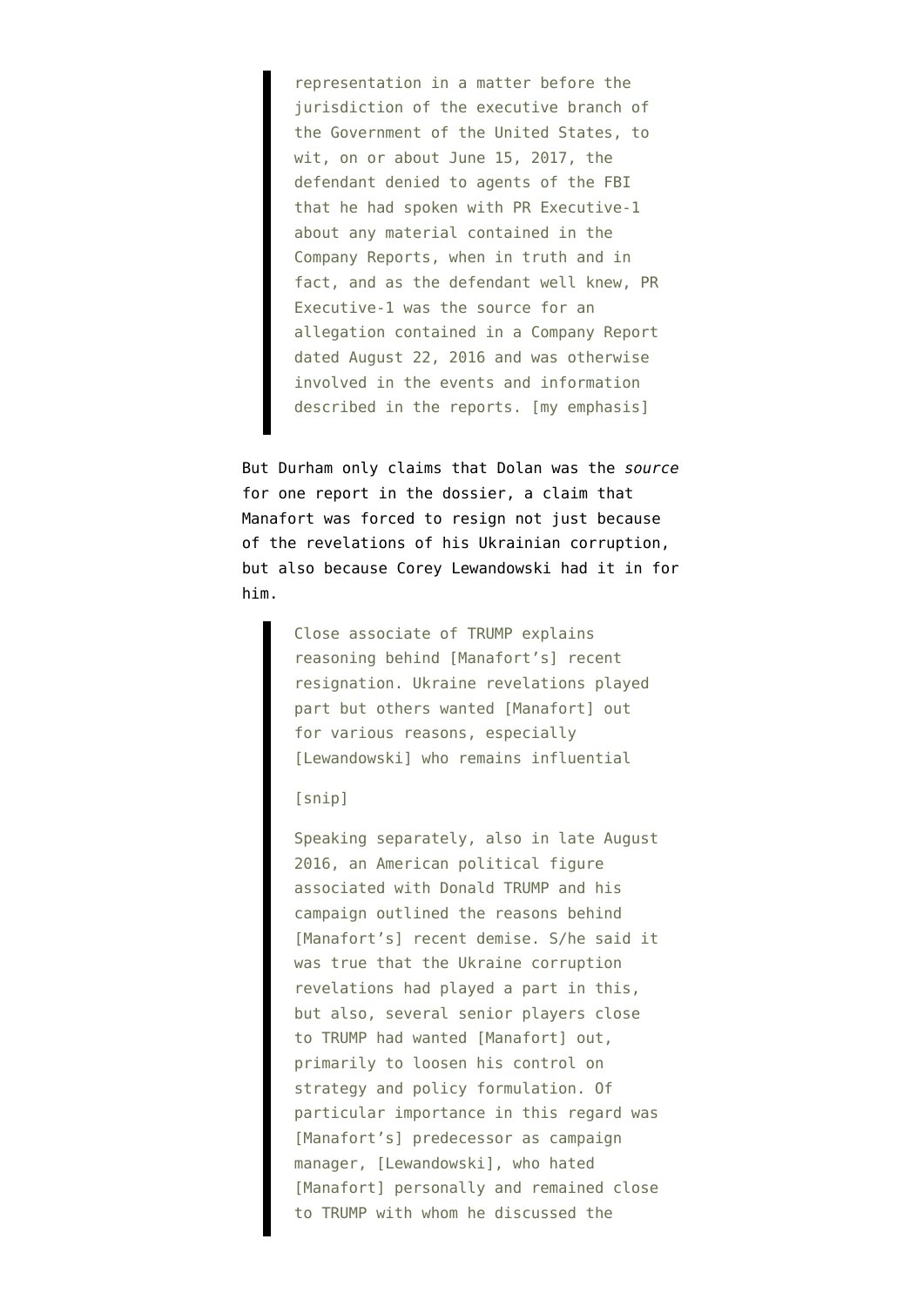presidential campaign on a regular basis.

This may be the most provably accurate claim in the dossier. And for good reason: that's because, as Dolan told the FBI, he didn't get it from a friend of his, but instead from public news sources.

> PR Executive-1 later acknowledged to the FBI that he never met with a "GOP friend" in relation to this information that he passed to DANCHENKO, but, rather, fabricated the fact of the meeting in his communications with DANCHENKO. PR Executive-1 instead obtained the information about Campaign Manager-1 from public news sources. According to PR Executive-1, he (PR Executive-1) was not aware at the time of the specifics of DANCHENKO's "project against Trump," or that DANCHENKO's reporting would be provided to the FBI.

Durham makes no claim that Danchenko knew that Dolan had a make-believe GOP friend. And, as noted, Dolan told the FBI (it's unclear whether this was Durham's team or Mueller's, which is actually critical to the viability of this charge) that at this point in August 2016, two months after the pee tape report, he did not know the specifics of the dossier project.

I don't doubt that Dolan was the source for the (accurate) Lewandowski claim. And if Durham can also prove that Danchenko considered himself the source for this report (Danchenko seems not to have recognized some reports that Christopher Steele based on his reporting) and that he remembered this particular report when he was asked this question, then Durham might well make this charge stick.

As for the pee tape, Durham insinuates that Dolan had some role in it (and, given Durham's focus on Dolan's Democratic ties, suggests it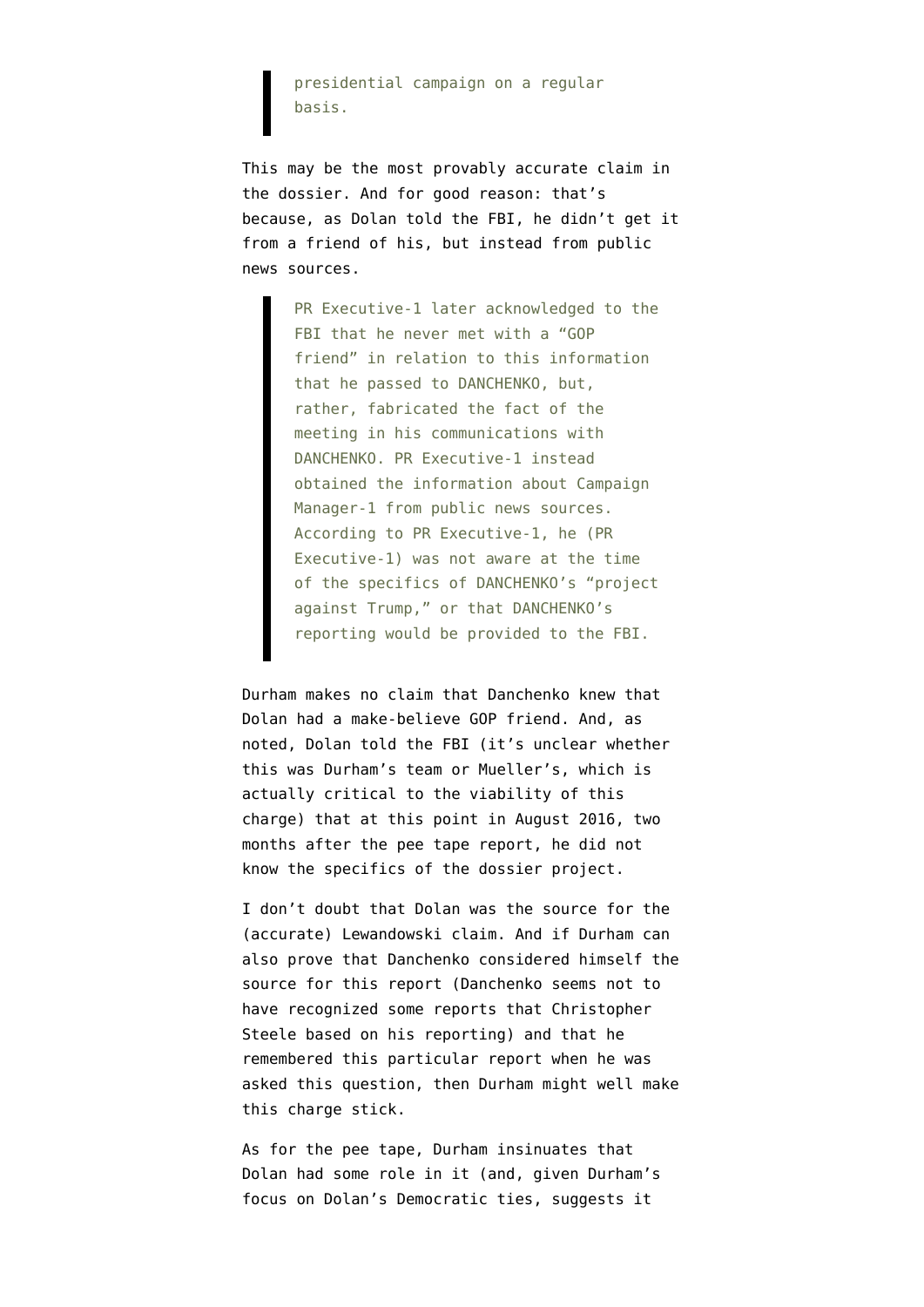was willful) based on the accusation that Danchenko denied that Dolan, "was otherwise involved in the events and information described in the reports," which is so vague it's not clear whether Durham actually knows what actually happened with this and the other allegation relating to Dolan in question. Indeed, given that both Danchenko and Steele injected inaccuracies into the process and neither has records of what occurred between them, it would be hard to know for sure.

In his explanation for that report [in his first](https://www.judiciary.senate.gov/imo/media/doc/February%209,%202017%20Electronic%20Communication.pdf) [interviews,](https://www.judiciary.senate.gov/imo/media/doc/February%209,%202017%20Electronic%20Communication.pdf) Danchenko definitely seems to have either borrowed the events Dolan participated in at the Ritz Hotel (Dolan was there in June 2016 to plan a conference that took place in October 2016, and Danchenko visited at the hotel during his own June 2016 trip to Moscow) or independently asked questions of staffers while he was visiting Dolan. That's because Danchenko's description suggests "he had a meeting with the managers" in June 2016 that Durham notes, he didn't attend.

> [H]e had a meeting with the managers [redacted]. During a free minute, he asked about "this stuff about Trump at the hotel." His interlocutors laughed it off, stating that "all kinds of things happen at the hotel" and with celebrities, "one never knows what they're doing." [Danchenko] said that it wasn't a denial. And asking the hotel staff who were assisting with the [redacted] arrangements, one girl commented that "anything goes at the hotel, and added that, "officially, we don't have prostitutes."

I'm agnostic; Danchenko might have been deliberately lying here or forgetful — he definitely corrected misimpressions between his first and second day of interviews without prompting from FBI. But he cleaned this claim up in one of his later interviews (Durham does not describe how long it took FBI to clarify this,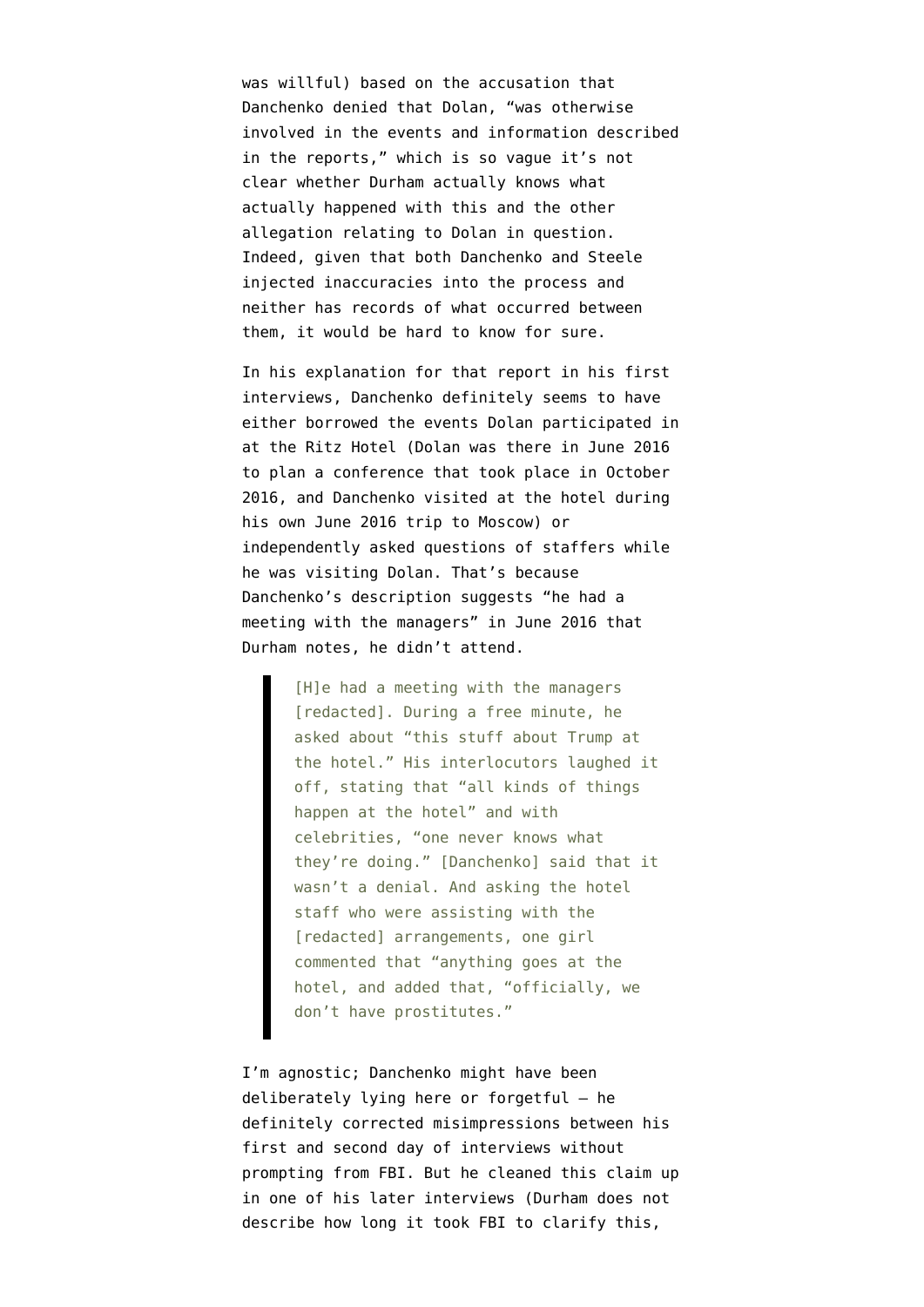and it actually matters to several aspects of his case).

> During the Interviews in or about 201 7 in which he was asked about this Company Report, DANCHENKO initially claimed to have stayed at the Moscow Hotel in June 2016. DANCHENKO later acknowledged in a subsequent interview, however, that he did not stay at the Moscow Hotel until the October Conference.

He also, in a March 2017 interview, [claimed](https://www.justice.gov/storage/120919-examination.pdf) the staff member of the hotel had not confirmed the pee tape allegation, only that there was chatter about such claims (though this claim, too, may have involved Danchenko borrowing the experience of Dolan to claim he had met with a hotel staffer).

> he/she spoke with at least one staff member at the Ritz Carlton hotel in Moscow who said that there were stories concerning Trump's alleged sexual activities, not that the activities themselves had been confirmed by the staff member

If Danchenko knowingly lied, it seems to have involved borrowing details from the events Dolan attended to make his own account sound more credible, effectively to explain away why he had such ready access to Ritz staffers. That would require no involvement from Dolan aside from sharing details of his own itinerary with Danchenko at lunch and having them unknowingly used to lend credibility to rumors Danchenko was already sharing. Yet the WaPo nevertheless reported as fact that, "The indictment suggests that story came from Dolan."

I'm not saying Danchenko didn't either lie or shade his testimony or simply work from memory because he, by design, had almost no records of his work. But that doesn't mean the charge  $-$  to say nothing of Durham's gratuitous effort to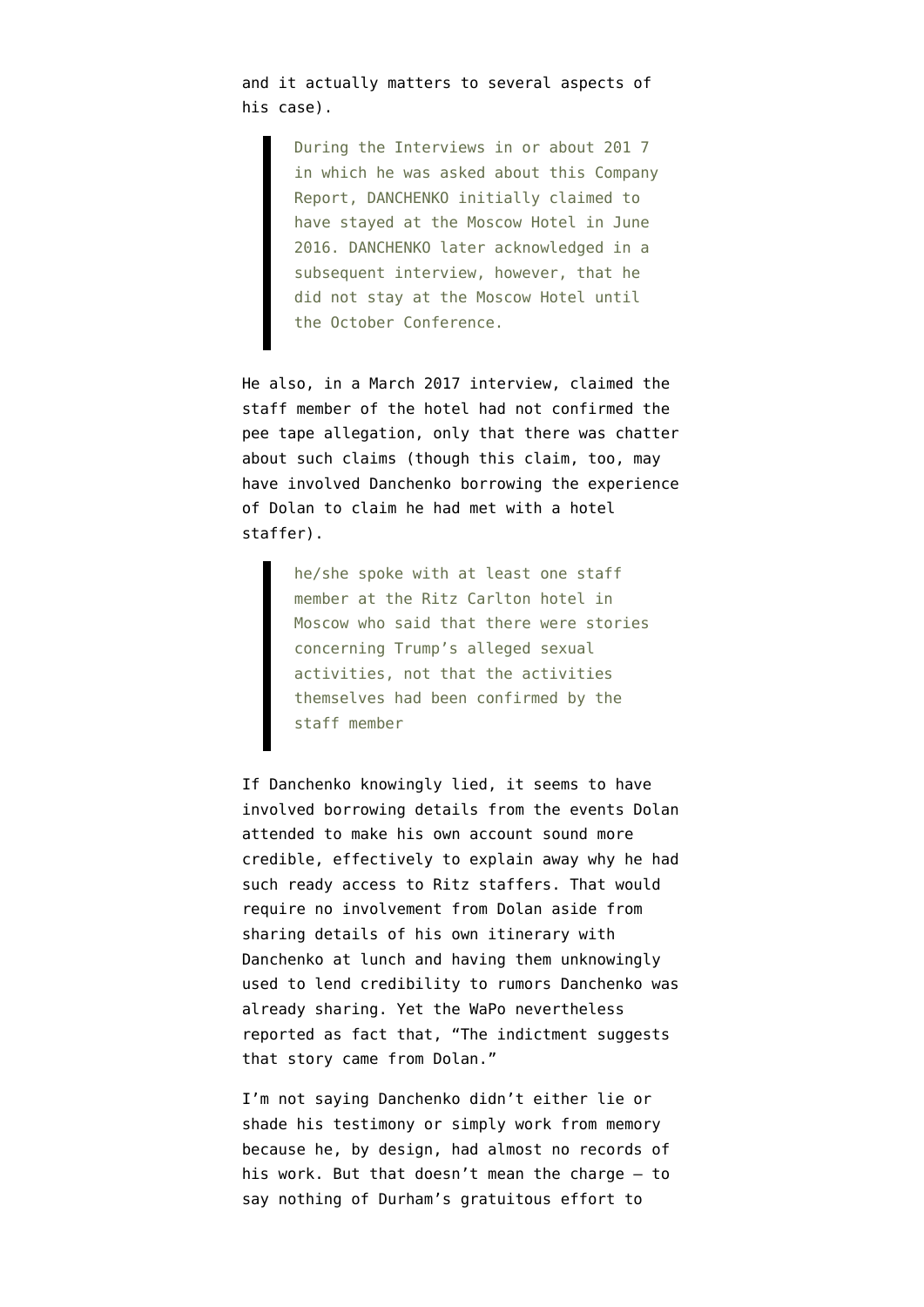link it to Hillary — is sound.

That's because the FBI appears to have asked Danchenko *not* whether Dolan had been a source of Danchenko's, but instead whether Dolan had been a source *for Steele*.

Here are the transcript excerpts Durham includes from the June 15, 2017 interview which — as a [declassified footnote](https://www.emptywheel.net/wp-content/uploads/2020/04/200415-DOJ-IG-Footnotes.pdf) from the DOJ IG Report has made clear, occurred almost immediately after [FBI obtained materials under Section 702](https://www.emptywheel.net/2021/11/07/john-durham-may-have-made-igor-danchenko-aggrieved-under-fisa/) that would have revealed Danchenko's role in introducing Dolan to Olga Galkina and the extensive follow-up communications between Galkina and Dolan.

> FBI AGENT-1: Um, because obviously I don't think you're the only … DANCHENKO: Mm-hmm. FBI AGENT-1: Person that has been contributing. You may have said one – and this is the other thing we are trying to figure out. [ … ] FBI AGENT-1: Do you know a [PR Executive-1]? DANCHENKO: Do I know [PR Executive-1]? Yeah. FBI AGENT-1: How long have you known him? [laughing] [pause] DANCHENKO: I've known [PR-Executive-1] for [pause] I don't know, a couple years maybe. FBI AGENT-1: Couple years? DANCHENKO: But but but but but but but I've known of him for like 12 years. [ … ] DANCHENKO: Yeah. Yeah he likes Russia. I don't think he is, uh, – would be any way be involved. But-but-uh-b-but he's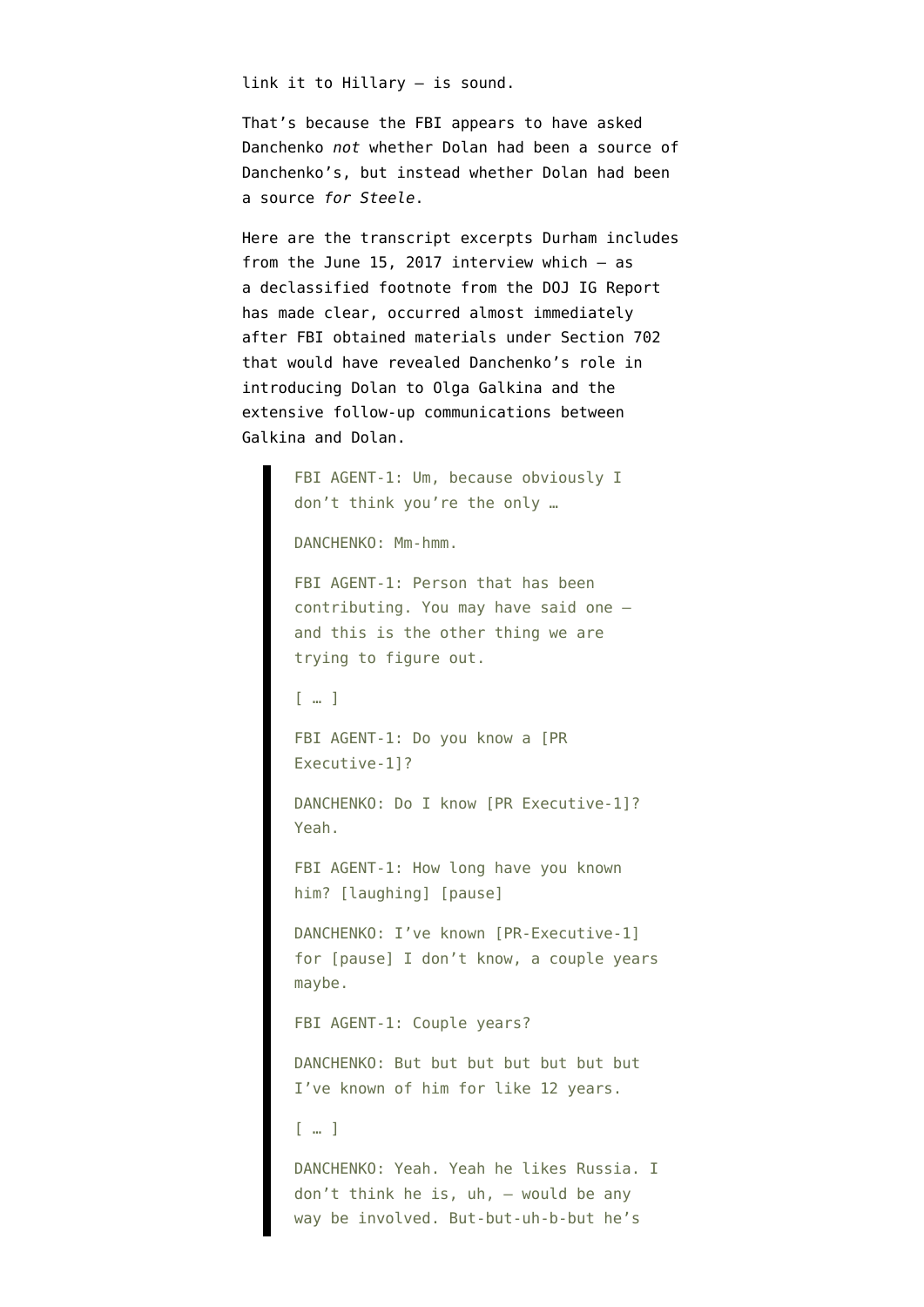uh [UI] what I would think would be easily played. Maybe. Uh, he's a bit naive in his, um liking of Russia.

FBI AGENT-1: Okay, so you've had … was there any … but you had never talked to [PR Executive-1] about anything that showed up in the dossier [Company Reports] right?

DANCHENKO: No.

FBI AGENT-1: You don't think so?

DANCHENKO: No. We talked about, you know, related issues perhaps but no, no, no, nothing specific. [emphasis Durham's]

The exchange starts with the FBI Agent saying, "I don't think you're the only … person that has been contributing," presumably to the dossier. This is consistent with Steele's (weak) claims to have had other reporting sources besides Danchenko. And it's consistent with repeated comments from Danchenko that he didn't know whether or not he was the only subsource collecting for Steele.

Of particular note, on January 25, 2017, Danchenko said this about one of the three reports that Durham insinuates came second-hand from Dolan, one describing the replacement of a staffer at the Russian Embassy in DC.

> Looking at Report 2016/111, [Danchenko] was asked about the report's use of the descriptor, "a trusted compatriot." — as in paragraph one, "Speaking in confidence to a trusted compatriot in mid-September 2016…" [Danchenko] said that it might be him, but that it could also be others. [Danchenko's] attorney then jumped in, stating that the "literary device" used by Steele in the dossier was not consistent and not clear, so he wanted to be careful about matching that descriptor to his client.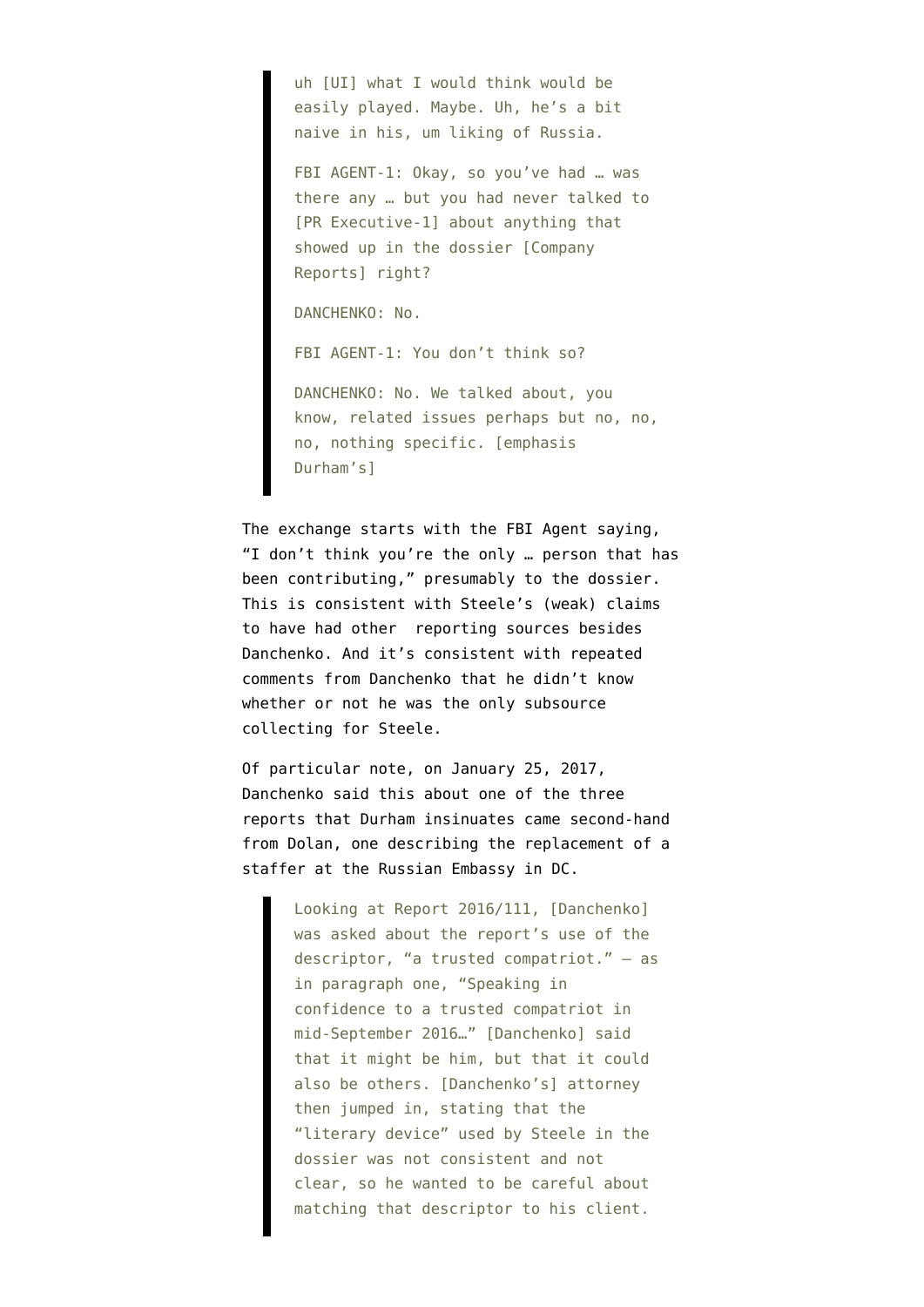[Danchenko said that, to the best of his knowledge, he is not sure if he was the only one working on this issue for Orbis [and therefore he is not clear if he is always the "trusted compatriot" mentioned in the document.]

Interviewers drew [Danchenko's] attention to paragraph 5 of the same report, where Mikhail Kalugin [written as Kulagin] is mentioned. [Danchenko] is not clear how this paragraph was put together. [Danchenko] indicated that no MFA official told him [redacted] because of the election issue. About [redacted], [Danchenko] knows that [redacted]. Danchenko knows that [redacted] [Danchenko] that [redacted] was his replacement [redacted] Kalugin had described Bondarev as "a bright young guy." Danchenko has no idea where the language in this paragraph regarding [redacted] being "clean in this regard" (with respect to knowledge and involvement in US election matters [redacted]).

Danchenko had offered up the explanation that Durham now claims was him taking credit for the report as part of a rambling explanation for why he had the business card for the Russian source in question (the FBI analyst put it under a heading with the report number, but by description that's not how it was first broached).

Whether Steele had other reporting sources in addition to Danchenko or not, the FBI Agent started this line of questioning based on the assumption Steele did, stating that he was trying to figure out who else was "contributing" to the dossier in the same way Danchenko was. Given the messages between Galkina and Dolan that FBI would have just obtained via Section 702, it would be unsurprising if the FBI suspected Dolan was a source for Steele, not least because he had better personal access than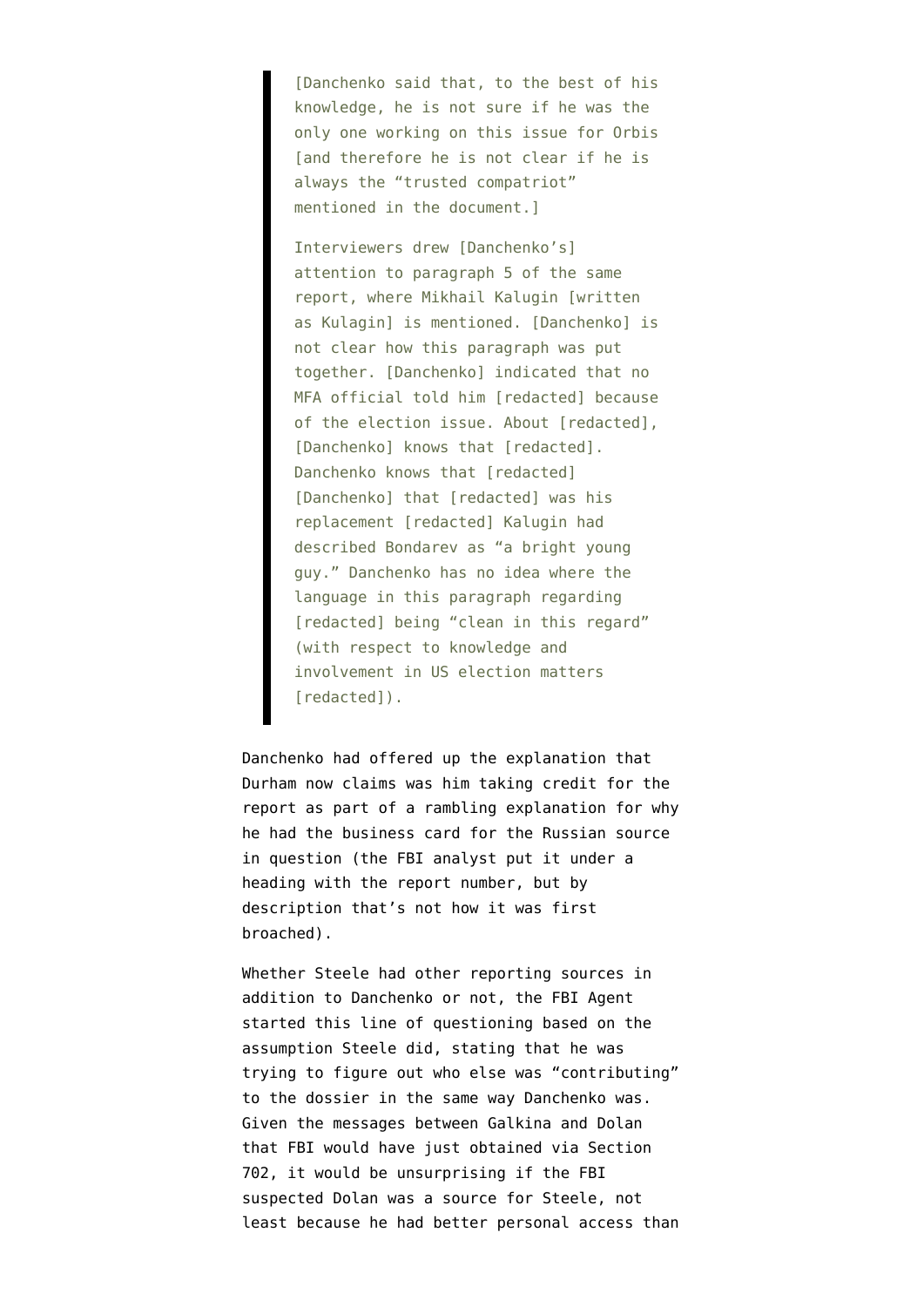Danchenko did, he and Galkina were talking about things that showed up in the dossier, and Steele and Dolan had been in touch since the spring.

Depending on how quickly after that question the FBI raised Dolan (note the ellipsis), then, Danchenko may well have fairly understood this entire line of questioning to pertain to whether Dolan was not his own, Danchenko's, source, but Steele's. If so, then the question of whether Danchenko spoke to Dolan about stuff that showed up in the dossier might be viewed in a variety of different ways, including whether Dolan admitted he was a source for Steele. And while Danchenko's denial that he and Dolan ever spoke of anything specific that showed up in the dossier would be a clearly knowing lie if, when he was asked it, he understood himself to be the source of the Paul Manafort report, remembered the report, and hadn't gotten a second source for the claim, Danchenko did not deny outright that he and Dolan spoke about matters "related" to the dossier, just "nothing specific."

That's all the more true given something else Danchenko said in his first interviews, describing how he worked. "He used his existing contacts and daisy-chained from them to try to identify others with relevant information." If, for example, Danchenko got the names of the Ritz personnel from Dolan, "daisy-chaining" from his existing contact (Dolan) to people Dolan met with at the hotel, either to talk with them directly or to fluff up the report to Steele, he might regard those as "related" to the subject of the report, but not the specific detail  $-$  the pee tape allegation — in it.

He may well have answered inaccurately to an FBI question or outright lied, but it's not clear that the FBI was asking him the question that Durham now treats the answer as. And there's no evidence that, in the remainder of the June 2017 interview or the two later interviews with Danchenko in 2017 (both of which took place after Steele was interviewed) the FBI ever asked about the three specific reports that Durham now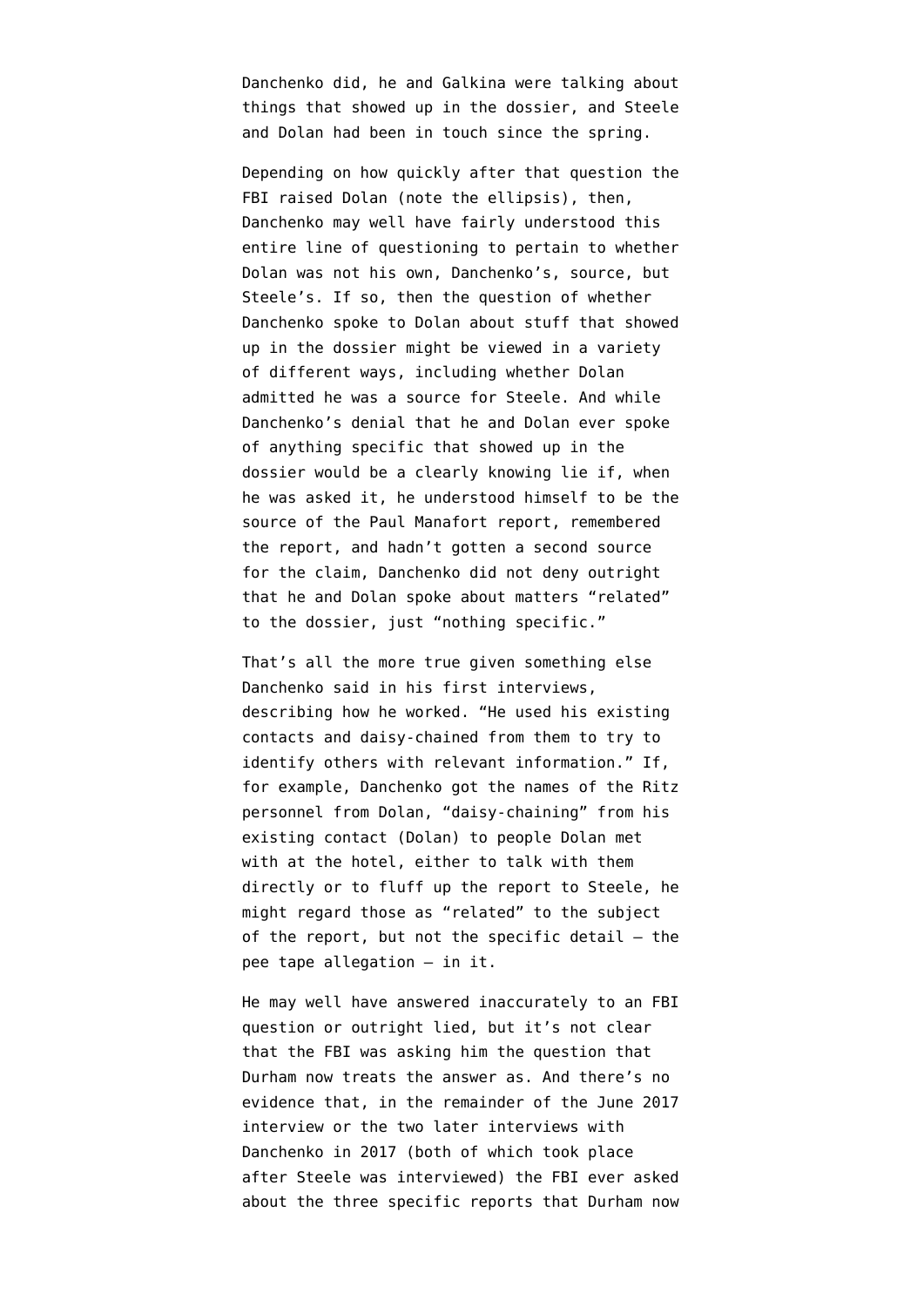believes have some tie to Dolan, which is what it would take to have a solid false statements charge. By comparison, George Papadopoulos wrote the FBI claiming to have checked his record on timing of his contacts with Joseph Mifsud and reiterated his false timeline with the FBI and FBI Agents repeatedly cued Mike Flynn with language he used in his conversations with Sergei Kislyak to make sure he was really lying.

The crazier thing about all this comes from Durham's materiality claim.

> PR Executive-1's role as a contributor of information to the Company Reports was highly relevant and material to the FBI's evaluation of those reports because (a) PR Executive-1 maintained pre-existing and ongoing relationships with numerous persons named or described in the Company Reports, including one of DANCHENKO's Russian sub-sources ( detailed below), (b) PR Executive-1 maintained historical and ongoing involvement in Democratic politics, which bore upon PR Executive-1's reliability, motivations, and potential bias as a source of information for the Company Reports, and (c) DANCHENKO gathered some of the information contained in the Company Reports at events in Moscow organized by PR Executive-1 and others that DANCHENKO attended at PR Executive-1 's invitation. Indeed, and as alleged below, certain allegations that DANCHENKO provided to U.K. Person-1, and which appeared in the Company

Danchenko revealed the import of the Dolanorganized events in the first interviews that's literally part of the "proof" Durham offers that Danchenko lied about it. FBI learned of Dolan's close ties to Galkina via Section 702 collection before this alleged lie, and when Danchenko was asked in that same June 2017 interview, he explained the key details,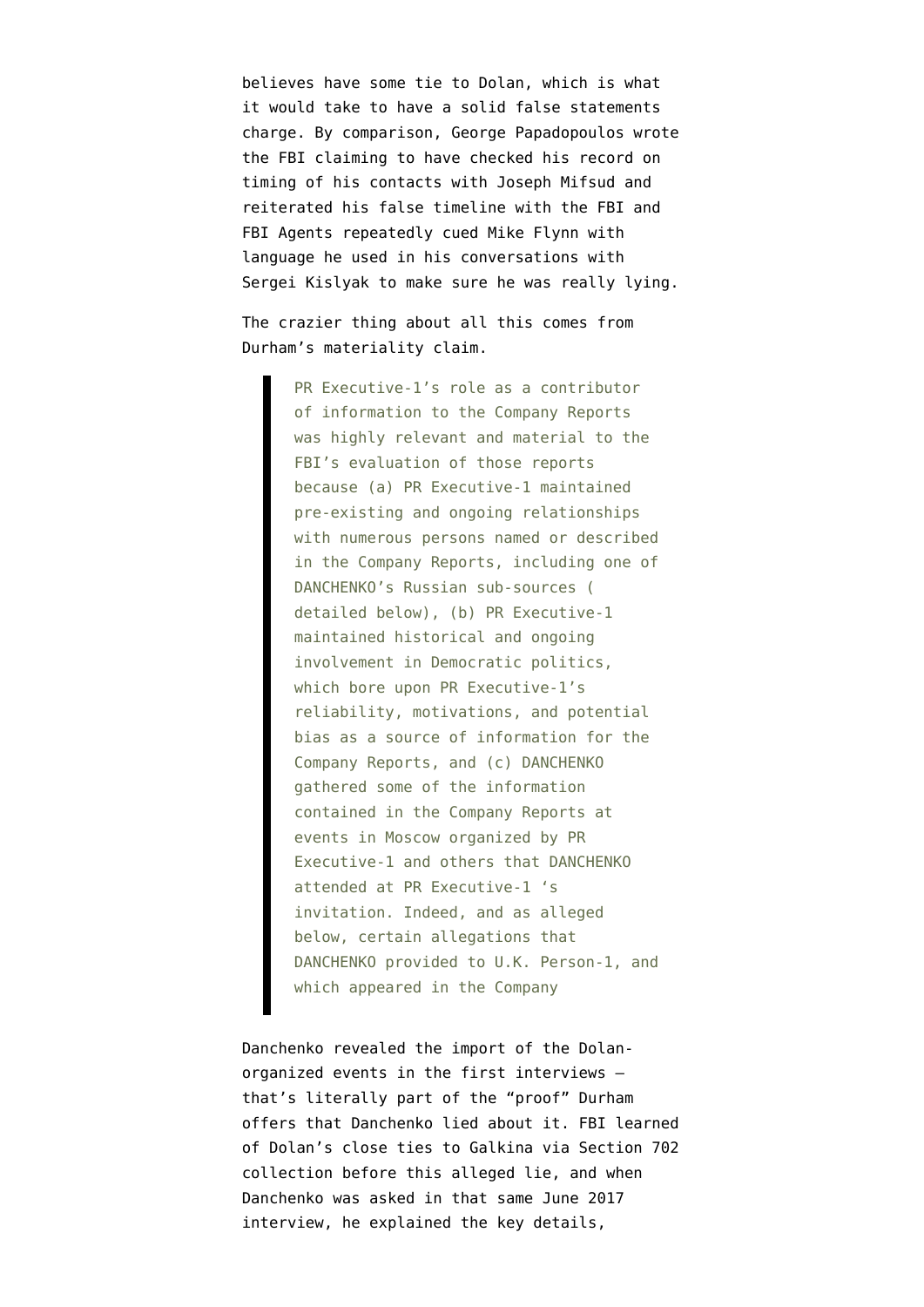effectively confirming what FBI would have learned from its FISA collection (and thereby seemingly passing one test of his candor).

> In a later part of the conversation, DANCHENKO stated, in substance and in part, that PR Executive-1 had traveled on the October "delegation" to Moscow; that PR Executive-1 conducted business with Business-1 and Russian Subsource-1; and that PR Executive-1 had a professional relationship with Russian Press Secretary-1.

That leaves, for the question of materiality, Dolan's "historical and ongoing involvement in Democratic politics, which bore upon PR Executive-1's reliability, motivations, and potential bias as a source of information for the Company Reports."

Again, the Paul Manafort report may be the most provably correct report in the entire dossier. Claiming (correctly) that Manafort was ousted not just because of his corrupt ties in Ukraine — a claim that Republicans have spent five years claiming was just a propaganda campaign launched by Democrats — but also because others wanted him out actually undercuts the story that has always claimed to be the most useful to Democrats. The report on Embassy staff changes was, Durham suggests, based directly off quotes Dolan got from the staffer in question; indeed, Durham points to the accuracy of those quotations to prove the report came from Dolan. There was a flourish added — that the person in question was untainted by involvement with the Russian election operation — which Danchenko disclaims, but there's no evidence the flourish comes from Dolan (or even Danchenko — it's the kind of thing Steele seems to have added). In other words, assuming Dolan was the source for the things Durham claims he was, Dolan seems to have been the most accurate source for the dossier.

There was an unbelievable amount of shit in the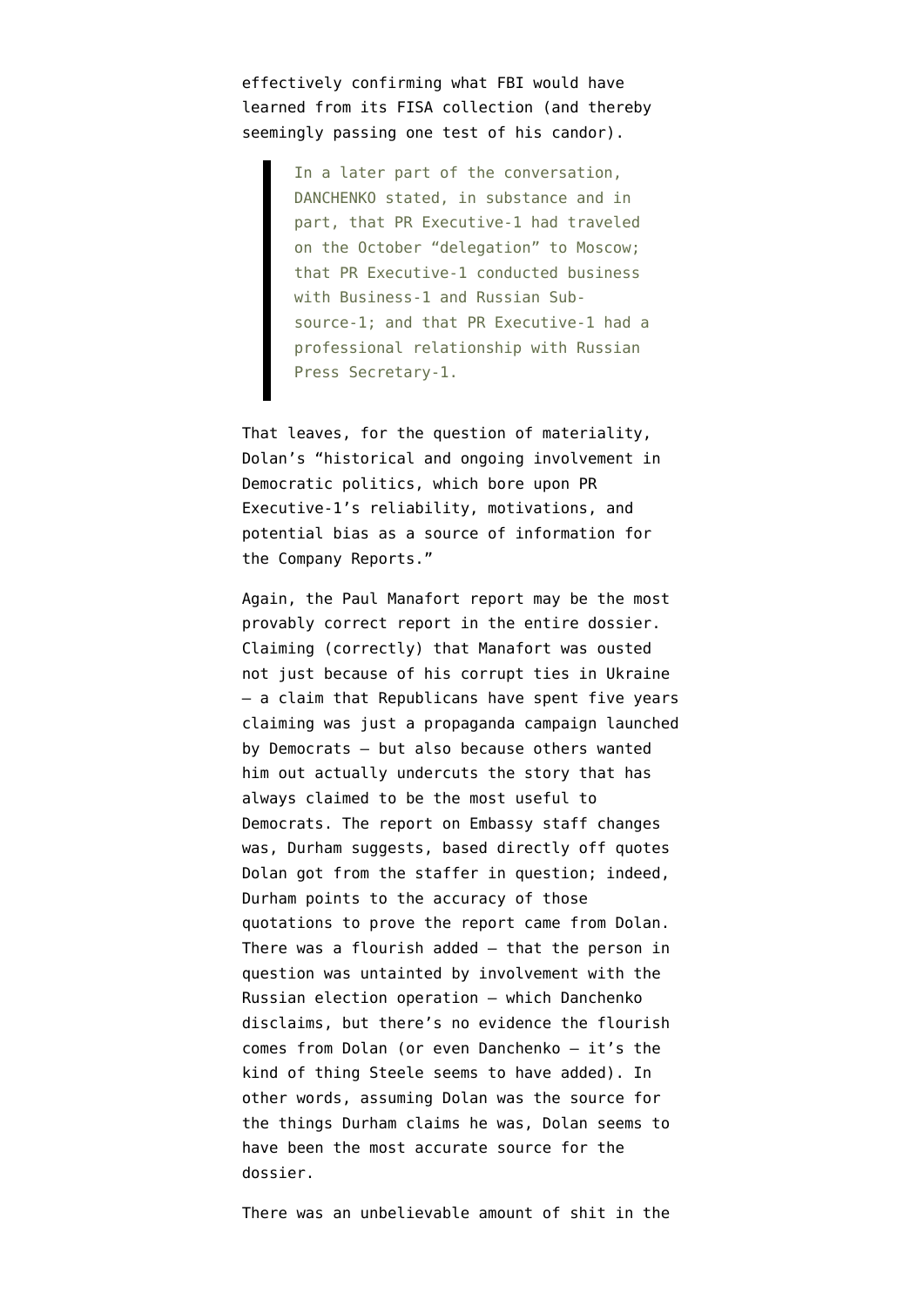dossier and it would be useful if there were an accounting of how that happened (which Durham is not doing here). The Danchenko-to-Steele reporting process (which, contrary to Durham's claims, Danchenko [candidly laid out](https://www.emptywheel.net/2021/11/08/yes-and-no-john-durham-claims-an-answer-about-intelligence-collection-covers-all-networking/) in his first interviews with the FBI) was one source of the problems with the dossier. But at least as much of the shit seems to come from Danchenko's sources, several of whom had ties to Russian intelligence and who may have been deliberately injecting disinformation into the process. Instead of focusing on that — on Russians who may have been deliberately feeding lies into the process — Durham instead focuses on Dolan, not because Durham claims he wittingly shared bad information to harm Trump (his one lie served to boost an accurate story that went against the grain of the Democrats' preferred narrative), but because as a Democrat he — not Russian spies — is being treated by Durham as an adversary.

- [Igor Danchenko January 2017](https://www.judiciary.senate.gov/imo/media/doc/February%209,%202017%20Electronic%20Communication.pdf) [interview report](https://www.judiciary.senate.gov/imo/media/doc/February%209,%202017%20Electronic%20Communication.pdf)
- [DOJ IG Report on Carter Page](https://www.justice.gov/storage/120919-examination.pdf)
- [Declassified DOJ IG](https://www.emptywheel.net/wp-content/uploads/2020/04/200415-DOJ-IG-Footnotes.pdf) [footnotes](https://www.emptywheel.net/wp-content/uploads/2020/04/200415-DOJ-IG-Footnotes.pdf)
- [Olga Galkina Alfa Bank](https://storage.courtlistener.com/recap/gov.uscourts.dcd.189930/gov.uscourts.dcd.189930.153.8.pdf) [declaration](https://storage.courtlistener.com/recap/gov.uscourts.dcd.189930/gov.uscourts.dcd.189930.153.8.pdf)

## **Danchenko posts**

[The Igor Danchenko Indictment: Structure](https://www.emptywheel.net/2021/11/05/the-igor-danchenko-indictment-structure/)

[John Durham May Have Made Igor Danchenko](https://www.emptywheel.net/2021/11/07/john-durham-may-have-made-igor-danchenko-aggrieved-under-fisa/) ["Aggrieved" Under FISA](https://www.emptywheel.net/2021/11/07/john-durham-may-have-made-igor-danchenko-aggrieved-under-fisa/)

["Yes and No:" John Durham Confuses Networking](https://www.emptywheel.net/2021/11/08/yes-and-no-john-durham-claims-an-answer-about-intelligence-collection-covers-all-networking/) [with Intelligence Collection](https://www.emptywheel.net/2021/11/08/yes-and-no-john-durham-claims-an-answer-about-intelligence-collection-covers-all-networking/)

[Daisy-Chain: The FBI Appears to Have Asked](https://www.emptywheel.net/2021/11/11/daisy-chain-the-fbi-appears-to-have-asked-danchenko-whether-dolan-was-a-source-for-steele-not-danchenko/) [Danchenko Whether Dolan Was a Source for Steele,](https://www.emptywheel.net/2021/11/11/daisy-chain-the-fbi-appears-to-have-asked-danchenko-whether-dolan-was-a-source-for-steele-not-danchenko/) [Not Danchenko](https://www.emptywheel.net/2021/11/11/daisy-chain-the-fbi-appears-to-have-asked-danchenko-whether-dolan-was-a-source-for-steele-not-danchenko/)

[Source 6A: John Durham's Twitter Charges](https://www.emptywheel.net/2021/11/12/source-6a-john-durhams-twitter-charges/)

[John Durham: Destroying the Purported Victims to](https://www.emptywheel.net/2021/11/15/john-durham-destroying-the-purported-victims-to-save-them/)